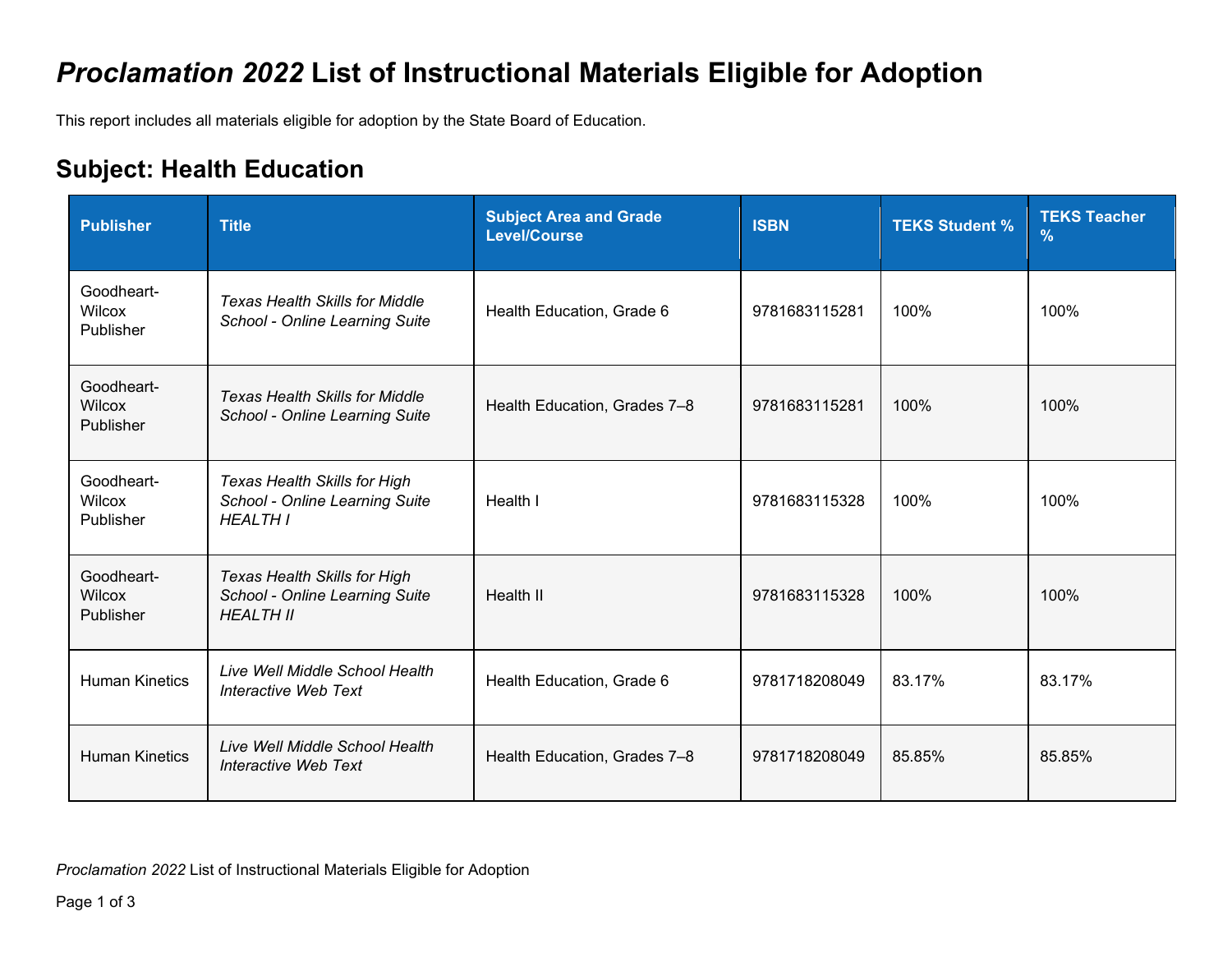| <b>Publisher</b> | <b>Title</b>                                              | <b>Subject Area and Grade</b><br><b>Level/Course</b> | <b>ISBN</b>   | <b>TEKS Student %</b> | <b>TEKS Teacher</b><br>$\%$ |
|------------------|-----------------------------------------------------------|------------------------------------------------------|---------------|-----------------------|-----------------------------|
| Lessonbee, Inc.  | Lessonbee Adaptive Online Health<br>Education, Grades 7-8 | Health Education, Grades 7-8                         | 9781736466339 | 56.6%                 | 56.6%                       |
| QuaverEd         | Quaver Health                                             | Health Education, Kindergarten                       | 9781642851427 | 100%                  | 100%                        |
| QuaverEd         | Quaver Health                                             | Health Education, Grade 1                            | 9781642851427 | 100%                  | 100%                        |
| QuaverEd         | Quaver Health                                             | Health Education, Grade 2                            | 9781642851427 | 100%                  | 100%                        |
| QuaverEd         | Quaver Health                                             | Health Education, Grade 3                            | 9781642851427 | 100%                  | 100%                        |
| QuaverEd         | Quaver Health                                             | Health Education, Grade 4                            | 9781642851427 | 100%                  | 100%                        |
| QuaverEd         | Quaver Health                                             | Health Education, Grade 5                            | 9781642851427 | 100%                  | 100%                        |